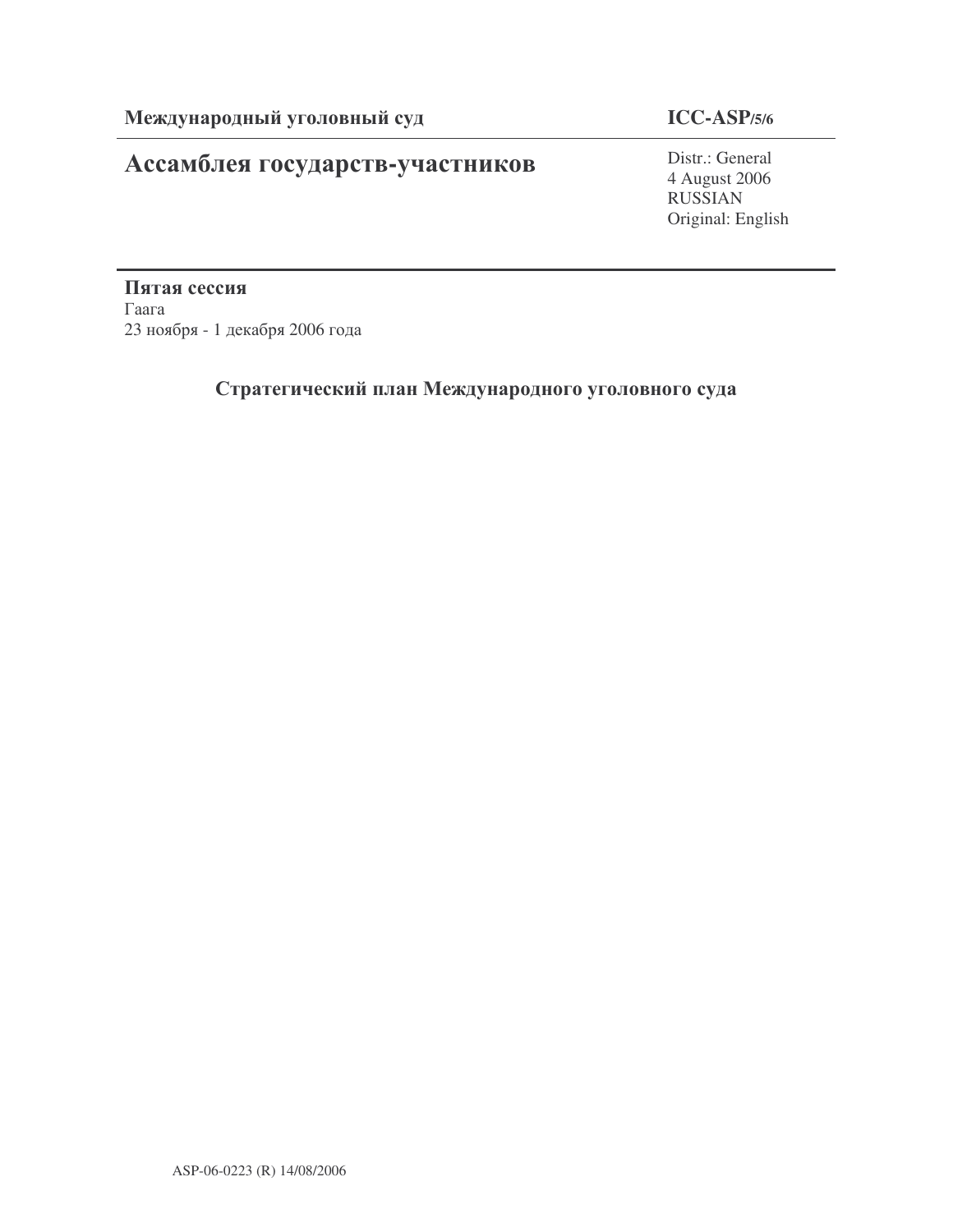#### $\mathbf{L}$ **Ввеление**

 $1$ Римский статут, согласно которому был учрежден Международный уголовный суд, вступил в силу в 2002 году. Первые судьи, Прокурор и Секретарь Суда были избраны и вступили в должность в 2003 году. За первые три года работы Суда избранные должностные лица и сотрудники Суда при поддержке государствучастников добились того, что предусмотренная Статутом организация превратилась в функционирующий постоянный орган международного правосудия. Теперь Суд реально действует, проводя расследования и осуществляя уголовное преследование за самые серьезные преступления, вызывающие озабоченность международного сообщества.

2. Римский статут воплощает в себе большие надежды на деятельность Суда. Он предусматривает, что Суд поможет, среди прочего, покончить с безнаказанностью лиц, совершивших самые серьезные международные преступления, будет способствовать предотвращению таких преступлений, глубокому уважению к международному правосудию и его осуществлению. Настоящий первый стратегический план поможет успешно реализовать эти цели.

Настоящий стратегический план закладывает общую основу для деятельности  $3.$ Суда на следующие десять лет при уделении особого внимания ближайшему трехлетнему периоду. В нем содержатся четкие ориентиры и приоритеты, которыми Суд будет руководствоваться в процессе выполнения мандата, предусмотренного Римским статутом. Таким образом, план обеспечит непрерывную внутреннюю координацию операций Суда. За счет связи, которая будет поддерживаться с целью выполнения плана. Суд намерен также еще более укрепить свои жизненно важные отношения с государствами, международными организациями и гражданскими обшествами.

Настоящий план содержит описание миссии Суда и его цели и задачи. При 4. осуществлении плана Суд продолжит разработку стратегий выполнения стоящих перед ним задач. Некоторые из этих стратегий, как-то стратегия прокурорской деятельности, комплексная стратегия в области внешних связей, общественной информации и информационно-просветительской работы, отдельная стратегия по информационнопросветительской деятельности и стратегия в области информационных и коммуникационных технологий, были реализованы или находятся на продвинутой стадии реализации.

В нижеследующих разделах представлены контекст стратегического плана, 5. описание миссии Суда и его цели и задачи, а также меры, которые должны быть приняты с целью осуществления на практике запланированных мероприятий.

#### II. Стратегическое планирование контексте Международного  $\mathbf{B}$ **УГОЛОВНОГО СУДА**

6. Международный уголовный суд является уникальной организацией. Он является первым и единственным в мире постоянным международным уголовным судом. Настоящий план был разработан с учетом особых характеристик Суда, включая такие, как независимость Суда, взаимозависимый характер деятельности Суда и других субъектов, комплексный и сложный характер расследований, принцип «единого Суда», который также отражает различные аспекты независимости деятельности в рамках Суда и его инновационный характер.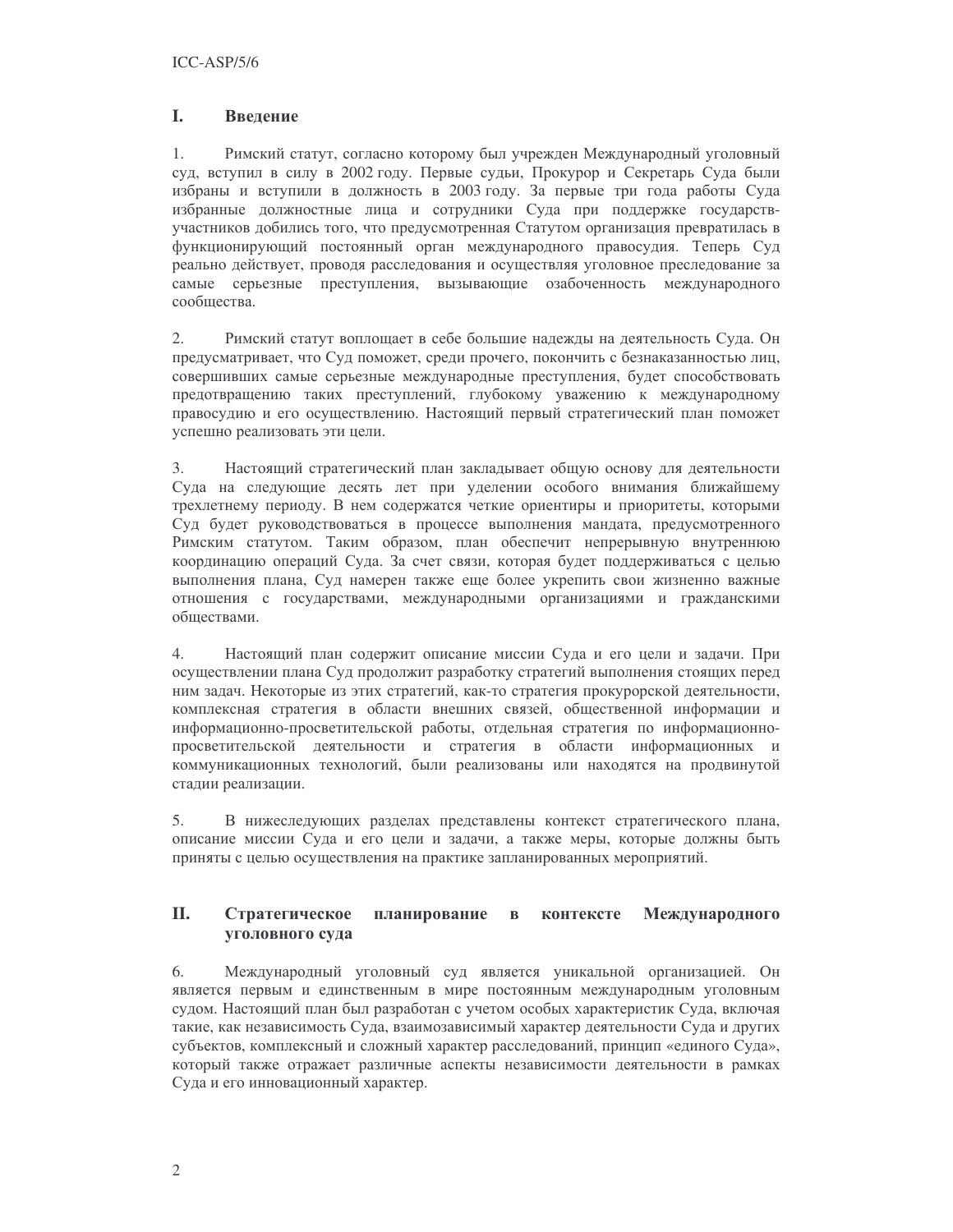#### $\mathbf{A}$ . Независимость и взаимозависимость

7. Суд является независимым судебным учреждением, которому поручено проводить расследования, осуществлять преследование и проводить судебные разбирательства по наиболее серьезным международным преступлениям. Он не является частью Организации Объединенных Наций или какого-либо другого политического органа. Его независимый, чисто судебный характер является одной из основополагающих и определяющих характеристик Суда как учреждения, основанного на справедливом и равноправном применении принципа верховенства закона.

8. Хотя Суд является независимым учреждением, его в то же время отличают отношения взаимозависимости с государствами, международными организациями и гражданским обществом. На всех этапах своей деятельности Суд рассчитывает на существенную поддержку и сотрудничество других сторон в различных областях, включая сбор доказательств, арест и передачу лиц в его распоряжение, а также приведение в исполнение наказаний. Арест лиц и предоставление их в распоряжение Суда являются особенно важными аспектами сотрудничества, поскольку без поддержки со стороны государств и международных организаций в произведении арестов никаких судебных разбирательств проводиться не может. Прошло больше года, с тех пор как Суд выдал свои первые ордера на арест в контексте ситуации в Уганде, но до сих пор все пять лиц, указанных в ордерах, находятся на свободе.

В стратегическом плане признается, что Суд может активизировать в ряде 9. случаев оказание необходимой ему поддержки, например, путем заключения соглашений о сотрудничестве. Однако успешная работа Суда во многом зависит от желания и способности государств, международных организаций и гражданского обшества оказывать солействие.

10. Для того чтобы быть эффективными, различные элементы системы должны понимать друг друга и действовать сообща. Суд уделяет большое внимание разъяснению своей роли и функций, включая предоставление информации новым группам субъектов, обеспечивая при этом непрерывный диалог с государствамиучастниками и другими заинтересованными сторонами. В соответствии с положениями Статута и международных соглашений Суда, Суд может также делиться другой информацией в целях содействия достижению государствами, международными организациями или гражданским обществом общих целей. Хотя, крайне важно, чтобы главная ответственность за осуществление стратегического плана всегда лежала на Суде, осуществлению плана также должна оказываться достаточная поддержка извне. образом, при разработке стратегического плана Суд запрашивал Таким соответствующую информацию у государств-участников и других ключевых субъектов, которую он учел в плане.

#### $\mathbf{B}$ . Комплексные и сложные исследования

 $11.$ В течение первых трех лет своего существования Суд начал проведение сложных расследований в контексте трех ситуаций: Уганда, Демократическая Республика Конго и Дарфур, Судан. Эти расследования ведутся в трех различных странах, все из которых находятся далеко от штаб-квартиры Суда и в каждой из которых наблюдаются свои серьезные трудности. Суд работает в условиях текущих конфликтов, в связи с чем проблема безопасности постоянно стоит на повестке дня.

 $12<sub>1</sub>$ Некоторые из расследований Суда ведутся в отдаленных районах с различными географическими условиями, районах, населенных представителями различных культур, которые говорят на многочисленных местных языках. В будущем Суд, возможно, будет проводить расследования и связанную с ними деятельность в еще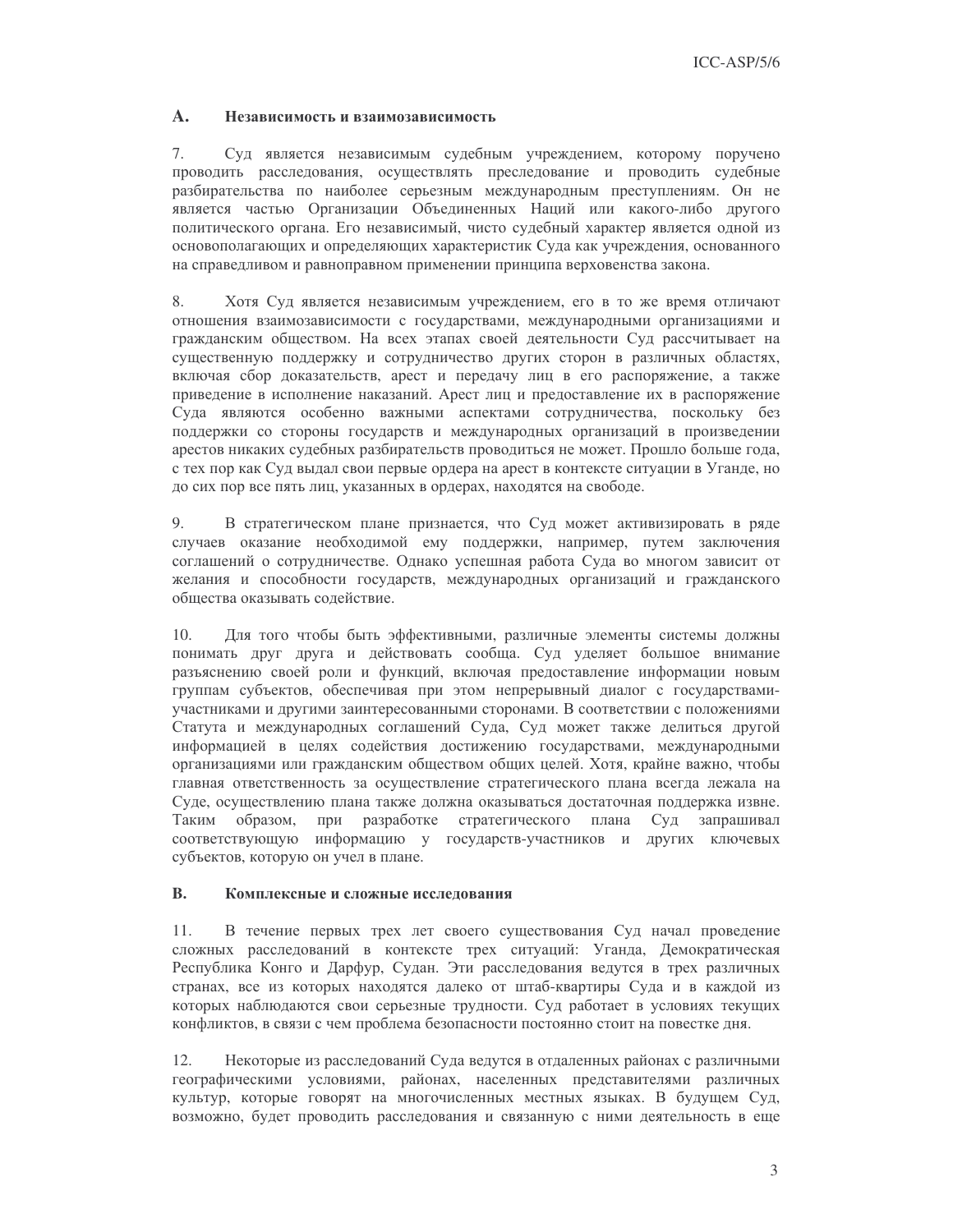более своеобразных ситуациях. Суд должен обладать определенной гибкостью, для того чтобы адекватно реагировать на ситуации, которыми он занимается или, возможно, будет заниматься.

В стратегическом плане определяются приоритетные задачи на следующие три 13. года, которые отражают характер его деятельности на местах. Помимо проведения расследований Суд в своей деятельности на местах должен обеспечивать безопасность персонала, потерпевших, свидетелей и других лиц, которым грозит опасность в результате проведения расследований; эффективно предоставлять местному населению информацию о своих расследованиях и судопроизводстве; обеспечивать эффективную и гибкую административно-оперативную поддержку и разрабатывать политику осуществления своих статутных мандатов, в частности в отношении потерпевших, свидетелей и лиц, по которым проводятся расследования или судебные разбирательства. С целью облегчения работы, проводимой на местах, Суд использует различные формы присутствия на местах и будет и впредь изыскивать оптимальные географические районы для осуществления своей деятельности и использования своих ресурсов.

#### $\mathbf{C}$ . Принцип «единого Суда»

 $14$ В целях обеспечения максимальной справедливости судопроизводства ряд подразделений и сотрудников Суда пользуются оперативной независимостью в рамках его структуры. Канцелярия Прокурора действует независимо в качестве отдельного органа Суда. Хотя по административной линии Управление публичных адвокатов потерпевших и Управление публичных адвокатов защиты подчинены Секретариату Суда, в остальном они действуют как независимые подразделения. Судьи также пользуются независимостью при выполнении своих судебных функций.

 $15.$ Являясь независимыми, сотрудники и избираемые должностные лица Суда в то же время работают в одном и том же учреждении и призваны делать общее дело. Они работают совместно как «единый Суд» над вопросами, представляющими общий интерес. На самом высоком уровне, включая разработку настоящего стратегического плана, различная деятельность Суда координируется Координационным советом, в состав которого входят Председатель, Прокурор и Секретарь Суда.

16. Настоящий стратегический план обеспечивает общую основу для деятельности Суда. В нем содержится определение миссии Суда и указываются его общие цели и задачи. Он обеспечивает максимальную интеграцию различных видов деятельности Суда при соблюдении необходимой независимости сотрудников и органов согласно Статуту. Он гармонизирован с отдельной стратегией прокурорской деятельности, регулирующей вопросы, относящиеся исключительно к ведению Канцелярии Прокурора. Стратегический план не может определять толкование и применение права. Однако он обеспечивает административные и иные рамки, необходимые для укрепления процесса справедливого и беспристрастного судопроизводства.

#### D. Новое учреждение

17. Суд еще находится на начальной стадии своего развития. В двух случаях он завершил первую стадию своей деятельности, выдав ордера на арест. В первом случае – речь идет о ситуации в Уганде – пять лиц, на которых были выданы ордера на арест, до сих пор находятся на свободе. Во втором случае - речь идет о ситуации в Демократической Республике Конго - лицо, разыскиваемое Судом, было арестовано и передано в распоряжение Суда в марте 2006 года. Вскоре Суд начнет свое первое судебное разбирательство. Статут Суда и Правила процедуры и доказывания содержат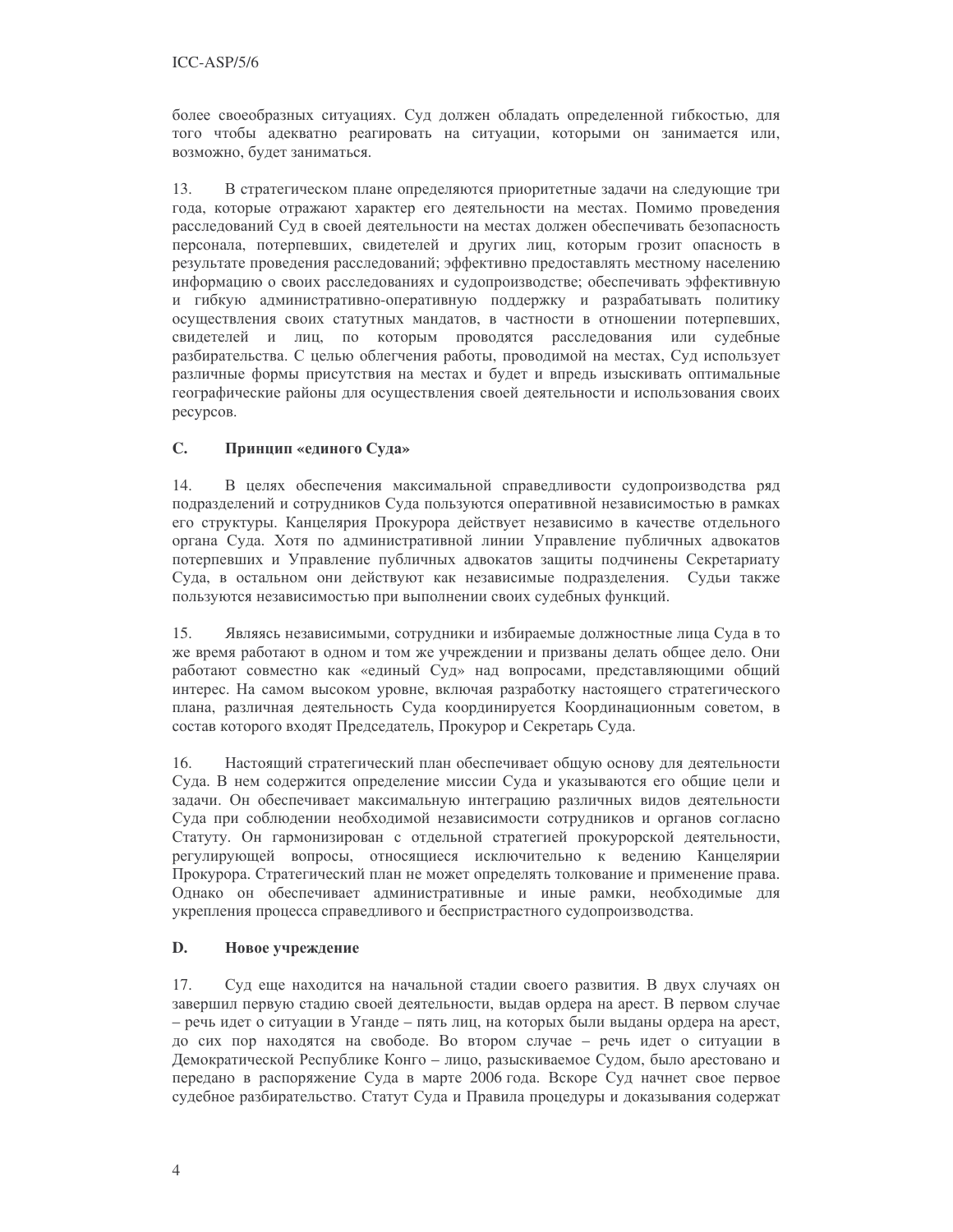множество новых положений, которые только начинают применяться на практике, особенно в том, что касается участия потерпевших и возмещения им ущерба.

18. Стратегический план был составлен для оказания Суду содействия в выполнении инициативной роли в определении своего будущего. В то же время Суд полагает, что он будет продолжать извлекать уроки из практического опыта своей работы на протяжении следующих нескольких лет. Стратегический план будет регулярно обновляться с целью учета в нем извлеченных уроков.

#### III. Миссия

### Миссия Международного уголовного суда

В качестве независимого судебного учреждения в рамках формирующейся системы международного правосудия Международный уголовный суд будет:

- справедливо, эффективно и беспристрастно расследовать, осуществлять преследование и проводить судебные разбирательства по наиболее серьезным преступлениям;
- действовать на транспарентной и эффективной основе; и
- способствовать глубокому уважению и осуществлению международного уголовного правосудия, предупреждению преступлений и борьбе с безнаказанностью.

19. Мандат Суда содержится в Римском статуте. В описании миссии Суда говорится о том, каким образом Суд будет реализовывать цели Статута, и отражается контекст, в котором функционирует Суд, его основные функции и воздействие, которое, как предполагается, он будет оказывать.

20. Суд является частью формирующейся системы международного правосудия, в которой участвуют государства, международные организации, другие международные суды и неправительственные организации. Как указывается в преамбуле к Римскому статуту, эта система входит также составной частью в более широкую систему международного права, направленную на обеспечение мира, безопасности и благополучия во всем мире.

21. В рамках системы международного правосудия Суд играет особую, центральную роль. Суд является независимым судебным учреждением, дополняющим национальные суды. Он занимается не всеми преступлениями. К его юрисдикции относятся лишь самые серьезные преступления, вызывающие озабоченность всего международного сообщества. Он является судом последней инстанции и вступает в действие только тогда, когда национальные суды не желают или не могут реально чтолибо сделать. Для того чтобы быть эффективным, Суд нуждается в сотрудничестве других субъектов в рамках формирующейся системы, в частности, в сотрудничестве государств, международных организаций и гражданского общества.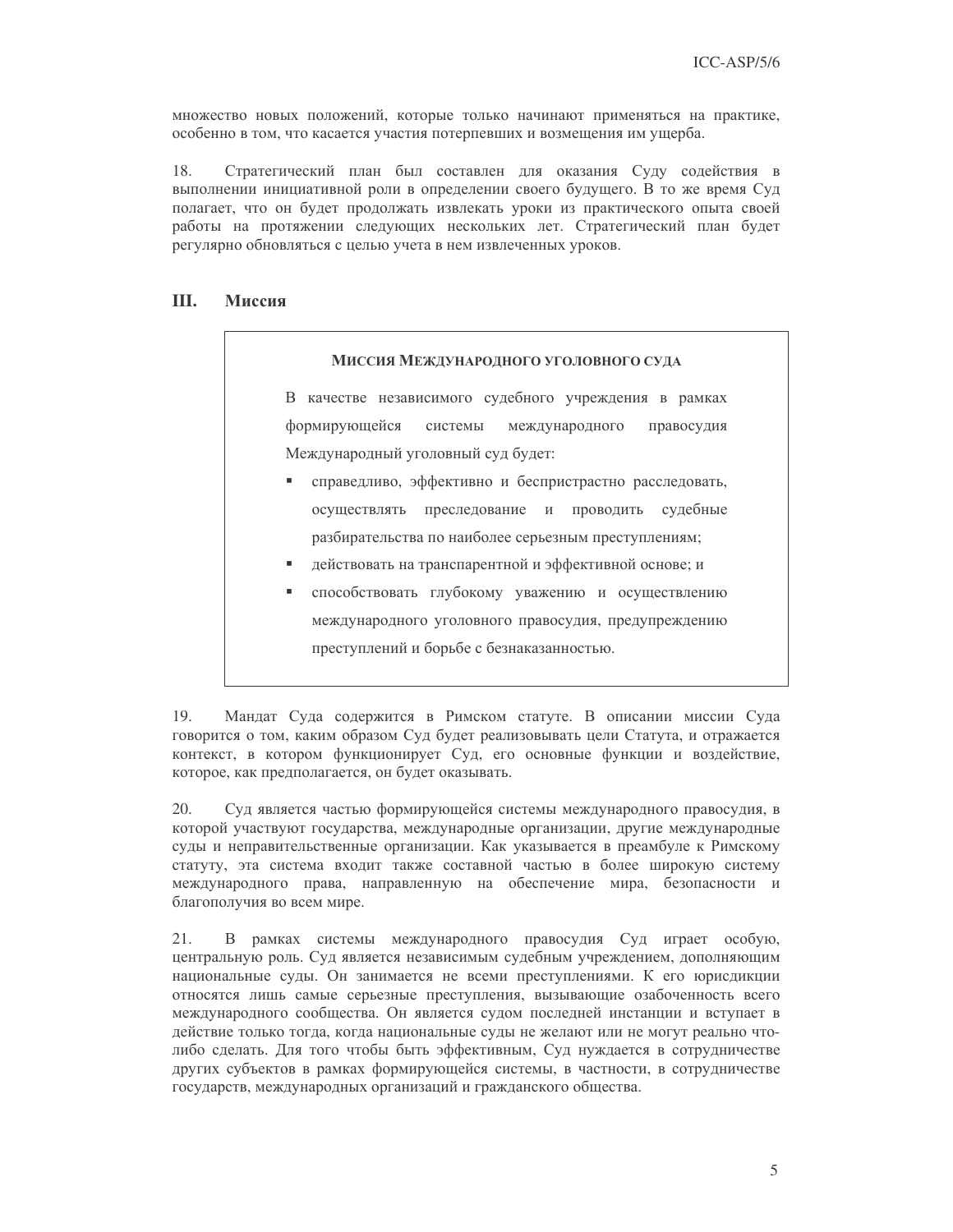$22.$ Основные функции Суда заключаются в проведении расследований, уголовного преследования и судебного разбирательства. То, каким образом осуществляется эта деятельность, имеет чрезвычайно важное значение для достижения Судом целей Римского статута. Суд может достичь этих целей только при условии, что его деятельность носит справедливый, эффективный и беспристрастный характер.

23. Проводя расследования и осуществляя судопроизводство, Суд будет способствовать привлечению к ответственности лиц, совершивших самые серьезные международные преступления. Таким образом, перед Судом стоит задача способствовать предупреждению преступлений и созданию прочных гарантий уважения к международному правосудию и обеспечения его осуществления. Другие основные виды деятельности, например, такие, как информационно-просветительская работа с местным населением будут дополнять вклад Суда в дело обеспечения уважения к международному уголовному правосудию, обеспечения его осуществления, а также предупреждения преступлений и борьбы с безнаказанностью.

24. Осуществление **BCCX** видов деятельности Суда поддерживается инфраструктурой, которая обеспечивает выполнение важнейших функций в таких областях, как безопасность, людские ресурсы, информация и коммуникационные технологии, информирование общественности, бюджет и финансы. Эффективность работы административных служб Суда непосредственным образом влияет на его способность выполнять свои основные функции. В период, когда международные уделяют все организации большее внимание совершенствованию своих административных структур, Суд стремится к достижению наивысших стандартов транспарентности и эффективности во всех своих действиях.

#### IV. Стратегические цели и задачи

### СТРАТЕГИЧЕСКИЕ ПЕЛИ

### ЦЕЛЬ 1: КАЧЕСТВО ПРАВОСУДИЯ

Осуществление справедливого, эффективного и оперативного публичного судопроизводства в соответствии с Римским статутом и высокими правовыми стандартами при обеспечении полного осуществления прав всех участников

ЦЕЛЬ 2: ШИРОКО ПРИЗНАННОЕ И ПОЛЬЗУЮЩЕЕСЯ НАДЛЕЖАЩЕЙ ПОДДЕРЖКОЙ **УЧРЕЖДЕНИЕ** 

Дальнейшее повышение осведомленности о работе Суда, формирование правильного понимания этой работы и содействие ее более активной поддержке

### ЦЕЛЬ 3: МОДЕЛЬ ПУБЛИЧНОЙ АДМИНИСТРАЦИИ

Стремление к достижению желаемых результатов с использованием минимального количества ресурсов за счет оптимизации структур и процессов при сохранении гибкости, гарантировании подотчетности и использовании достаточно квалифицированного и целеустремленного персонала в благоприятной атмосфере и небюрократической среде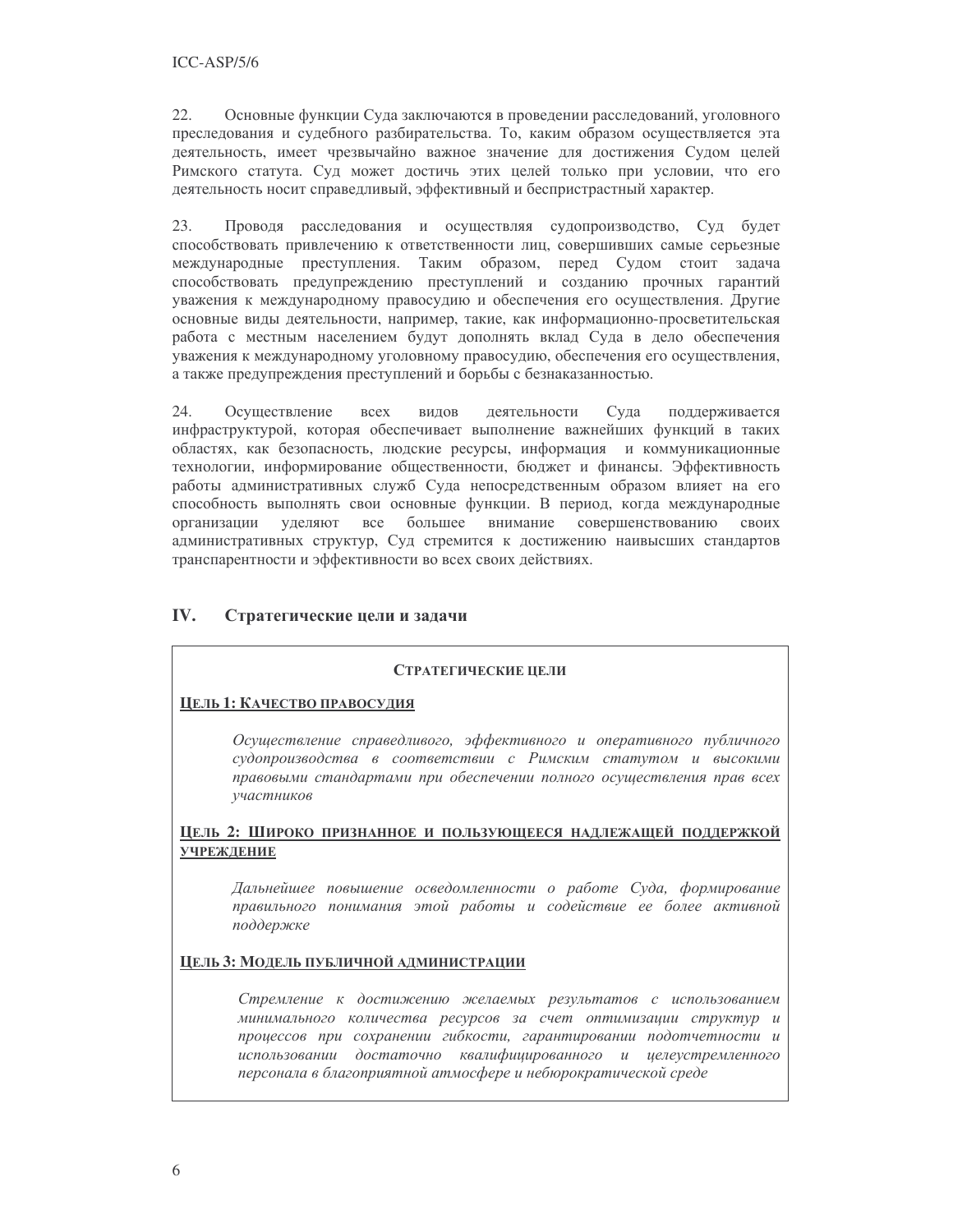25. Суд поставил перед собой три стратегические цели для выполнения своей миссии. Эти три цели тесно взаимосвязаны и дополняют друг друга. Суд не может достичь отдельно какой-либо одной из этих целей и будет стремиться к реализации одновременно всех трех целей.

26. Первая цель заключает в обеспечении высокого качества осуществления Судом основных видов деятельности, связанных с судопроизводством. Это также требует высокого качества проведения расследований с целью подготовки судебных разбирательств. При осуществлении своих основных видов деятельности Суд использует в качестве общего руководства Римский статут.

27. Вторая цель состоит из двух одинаково важных элементов. Во-первых, Суд должен обеспечить сотрудничество и поддержку в выполнении им своих функций. Вовторых, внешние связи, информирование общественности и информационнопросветительская работа сами по себе относятся к основным видам деятельности Суда и являются необходимыми для обеспечения уверенности общественности в осуществлении правосудия. Многие виды деятельности Суда, направленные на достижение этой цели, осуществляются в рамках комплексной стратегии в области внешних связей. информирования общественности  $\,$  M информационнопросветительской работы, принятой Судом в 2005 году.

28. Третья цель отражает чрезвычайно важное значение организационных аспектов, от которых зависит способность Суда осуществлять свои операции. Как и вторая цель, она предполагает, что эффективно действующая публичная административная структура должна иметь два компонента. Надлежащие административные структуры и процедуры и квалифицированный и целеустремленный персонал - таковы два элемента, имеющих крайне важное значение для выполнения Судом своей миссии.

29. Для достижения этих целей Суд поставил перед собой 30 стратегических задач. Каждая задача увязана с конкретной целью и одновременно способствует повышению способности Суда достигать других целей. Эти задачи подразделяются на задачи, подлежащие выполнению в ближайшие три года, и задачи, подлежащие выполнению в течение десяти лет. Многие задачи на десятилетний период отражают дальнейшее развитие деятельности после выполнения задач на трехлетний период. Для выполнения других задач либо требуется более трех лет, либо эти задачи являются менее приоритетными.

### ЦЕЛЬ 1: КАЧЕСТВО ПРАВОСУДИЯ

эффективного Осушествление справедливого,  $\mathcal{U}$ оперативного публичного судопроизводства в соответствии с Римским статутом и высокими правовыми стандартами при обеспечении полного осуществления прав всех участников

### Приоритетные задачи на первые три года:

1. Проведение четырех-шести новых расследований дел в контексте существующих или новых ситуаций и двух судебных разбирательств при условии сотрудничества с внешними партнерами (июль 2006 года июль 2009 года).

30. Заранее невозможно точно предсказать количество дел, которыми Суду придется заниматься в течение следующего десятилетия. Как указывается в стратегии прокурорской деятельности, в период с июля 2006 года по июль 2009 года Канцелярия Прокурора предполагает провести расследования по четырем-шести новым делам и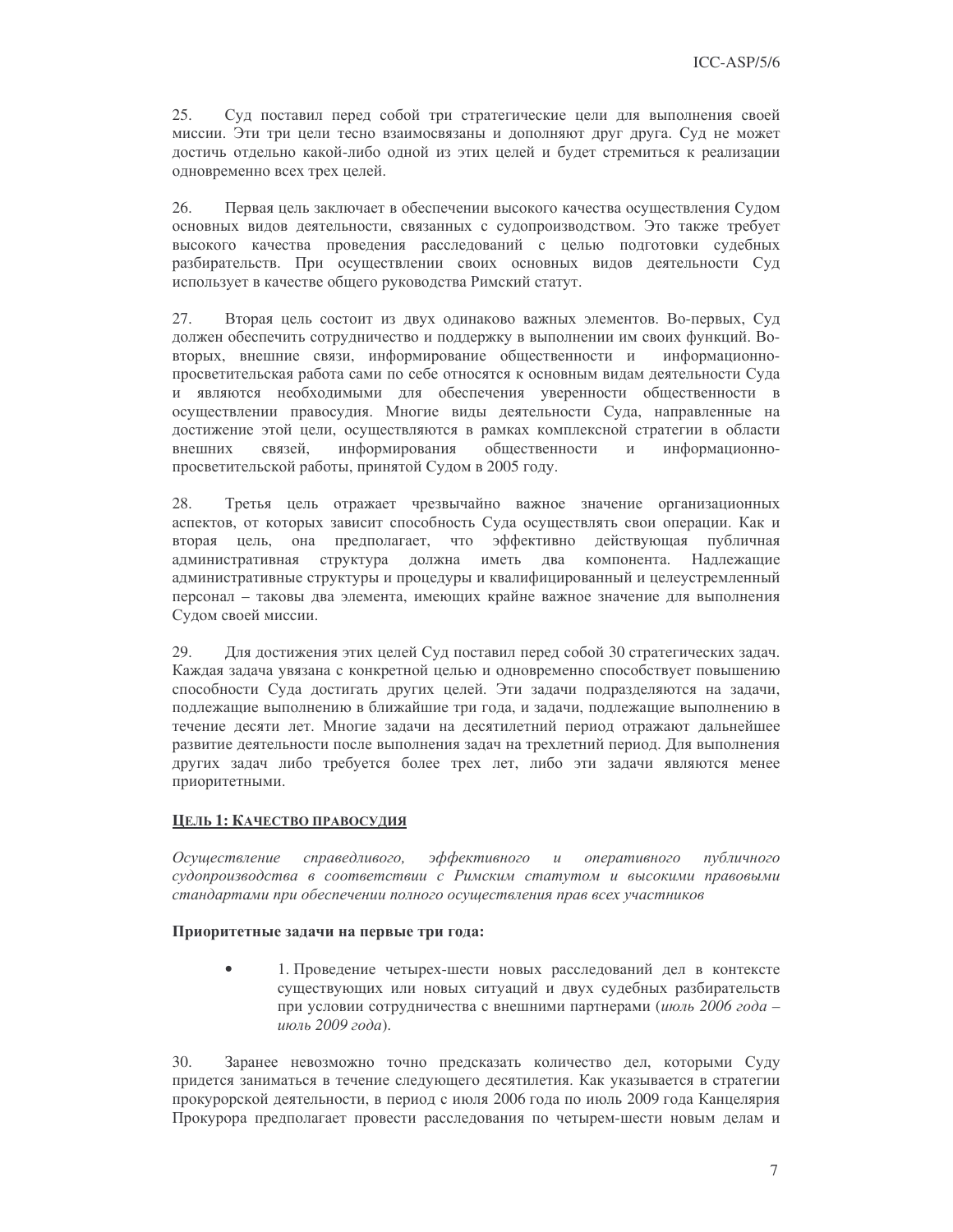возбудить уголовное преследование по двум делам. Расследование дел может проводиться в рамках ситуаций, уже находящихся на рассмотрении Суда, или же в рамках новых ситуаций. Количество дел, которыми Суд будет фактически заниматься, в значительной степени зависит от ряда факторов, включая такие, как сотрудничество и поддержка государств, международных организаций и гражданского общества. В частности, количество судебных разбирательств будет в большой степени зависеть от поддержки государств и международных организаций в деле ареста лиц и предоставления их в распоряжение Суда.

2. Создание системы регулирования всех рисков, связанных с безопасностью, и стремление обеспечить максимальную безопасность для всех участников в соответствии с Римским статутом.

 $31.$ В соответствии с Римским статутом Суд должен принимать меры по обеспечению безопасности участников судопроизводства, включая конкретных свидетелей, потерпевших и лиц, которым грозит опасность в результате показаний, данных свидетелями. Суд часто проводит свои расследования в ситуациях текущего конфликта, что только повышает важность принятия наллежащих мер безопасности. Обеспечение безопасности участников является одним из элементов всеобъемлющего подхода к вопросам безопасности, который предполагает также обеспечение безопасности сотрудников и информации.

3. Разработка внедрения политики стандартов качества. предусмотренных в Статуте и Правилах процедуры и доказывания, в отношении всех участников судопроизводства и лиц, которых затрагивает деятельность Суда, с учетом необходимости уважения разнообразия.

32. В Римском статуте и вспомогательных правовых документах определяются конкретные стандарты качества, которые должны соблюдаться в отношении потерпевших, свидетелей, подзащитных, подозреваемых и других лиц, затрагиваемых операциями Суда. С целью соблюдения этих стандартов Суд разрабатывает и будет продолжать разрабатывать и внедрять политику, учитывающую различные культурные контексты, в которых действует Суд. Суд уже разработал политику по многим вопросам, например, по вопросам обращения с потерпевшими и свидетелями.

4. Завершение подготовки Модели численности персонала Суда и начало обсуждения с Ассамблеей государств-участников количества дел, которыми Суд сможет заниматься ежегодно.

33. Суд должен быть готов заниматься таким количеством дел, какое ему будет передано. С этой целью он разработал свой собственный инструмент планирования ресурсов - Модель численности персонала Суда. Эта модель помогает Суду согласовывать объем необходимых ему ресурсов с результатами, которые он может достичь, а также прогнозировать будущие потребности. В консультации с Ассамблеей государств-участников («Ассамблея») Суд будет использовать этот инструмент в качестве основы для определения необходимых уровней укомплектования штатами и объема других ресурсов. В 2006 году Суд доложит о Модели численности персонала Суда Ассамблее и Бюджетно-финансовому комитету Ассамблеи.

5. Разработка вариантов различных географических мест размещения ресурсов и осуществления деятельности Суда, включая потребности в постоянных помешениях.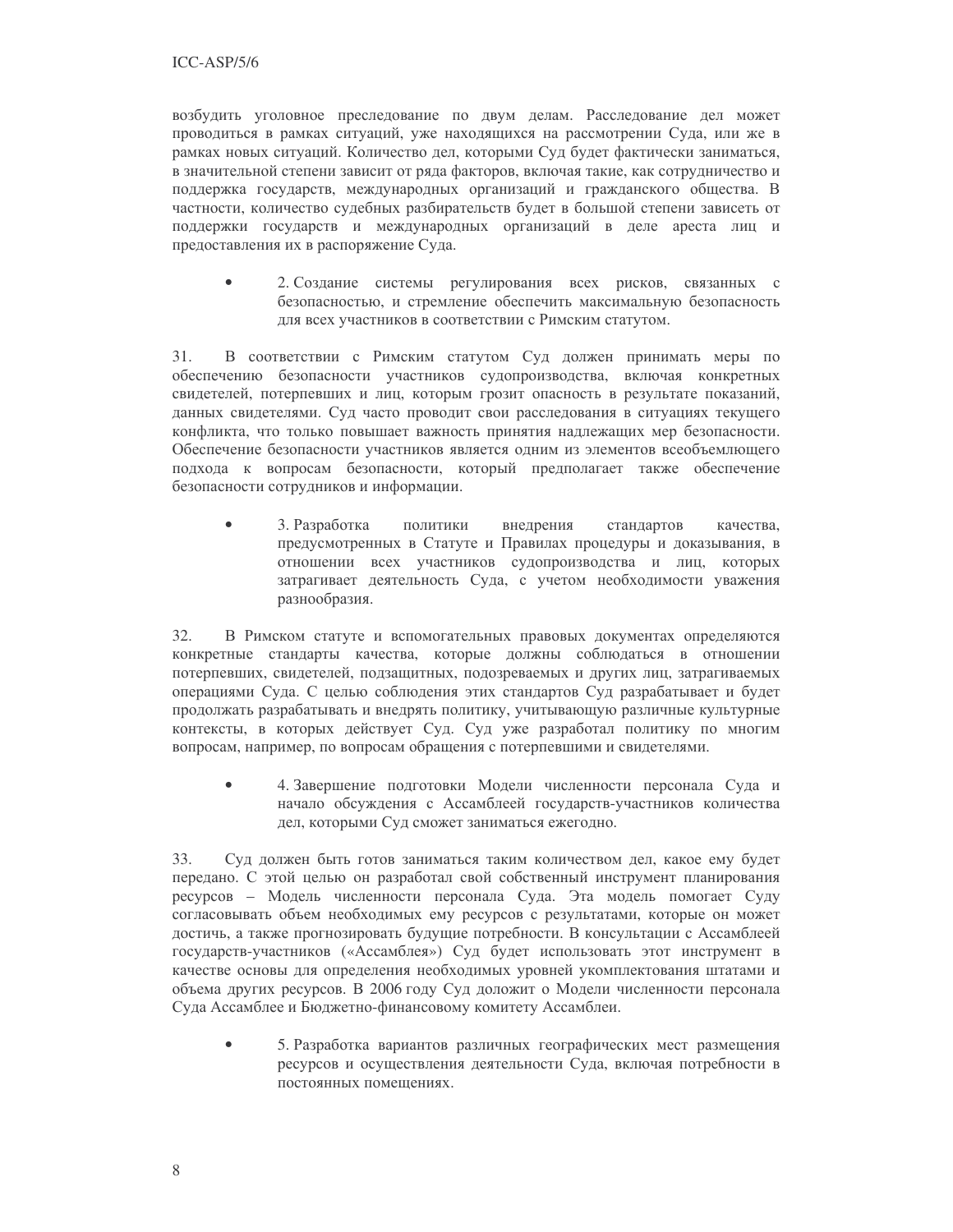$34.$ Организация судопроизводства в местах, расположенных ближе к местам преступлений, может способствовать расширению совершения доступа к судопроизводству затрагиваемого населения и повышению эффективности различных видов деятельности Суда и степени выполнения им своей миссии. В настоящее время Суд имеет отделения на местах в самих районах проведения расследований или недалеко от них, а также обеспечивает материально-техническую поддержку в интересах развертывания деятельности на местах. Из собственного опыта Суду известно, что для наиболее полного выполнения его миссии необходимы различные формы присутствия на местах, которые могут меняться в зависимости от характера изучаемой Судом ситуации, стадии расследования или производства по делу и конкретных рассматриваемых функций и ресурсов. Хотя Суд еще не провел своих первых судебных разбирательств в штаб-квартире в Гааге, он тем не менее не исключает возможности того, что судьи примут решение проводить в будущем судебные разбирательства за пределами государства пребывания. Формулируя и анализируя последствия различного распределения ресурсов и видов деятельности согласно соответствующим критериям, Суд в консультации с Ассамблеей государствучастников будет применять согласованный и всеобъемлющий подход к проведению своих операций в соответствующих географических точках.

### Задачи на десятилетний период:

- $\bullet$ Согласование в консультациях с Ассамблеей государств-участников и на основе Модели численности персонала Суда планируемых потребностей Суда в ресурсах с количеством дел и расследований, которыми Суд будет заниматься в предстоящие годы.
- $\bullet$ Надлежащее географическое распределение ресурсов и видов деятельности в интересах выполнения миссии Суда.

### ЦЕЛЬ 2: ШИРОКО ПРИЗНАННОЕ И ПОЛЬЗУЮЩЕЕСЯ НАДЛЕЖАЩЕЙ ПОДДЕРЖКОЙ **УЧРЕЖЛЕНИЕ**

Дальнейшее повышение осведомленности о работе Суда, формирование правильного понимания этой работы и содействие ее более активной поддержке

### Приоритетные задачи на первые три года:

 $\bullet$ 6. Обеспечение уровня осведомленности и понимания работы Суда, соответствующего конкретной стадии деятельности Суда в затронутых сообществах.

35. Информационно-просветительская работа с местным населением в районах, затрагиваемых расследуемыми ситуациями, является одной из приоритетных задач Суда, которая в то же время увязана с его целью обеспечить высококачественное правосудие. В каждой ситуации Суд стремиться установить надлежащую и эффективную двустороннюю связь с местными сообществами в целях предоставления им верной информации о его роли и деятельности и обеспечения доступа к судопроизводству.

36. Информационно-просветительская деятельность Суда должна быть адаптирована к контексту, в котором Суд осуществляет свои операции, включая такие аспекты, как безопасность, стадия расследования или производства по делу и различные потребности аудиторий, с которыми работает Суд. Суд представит общую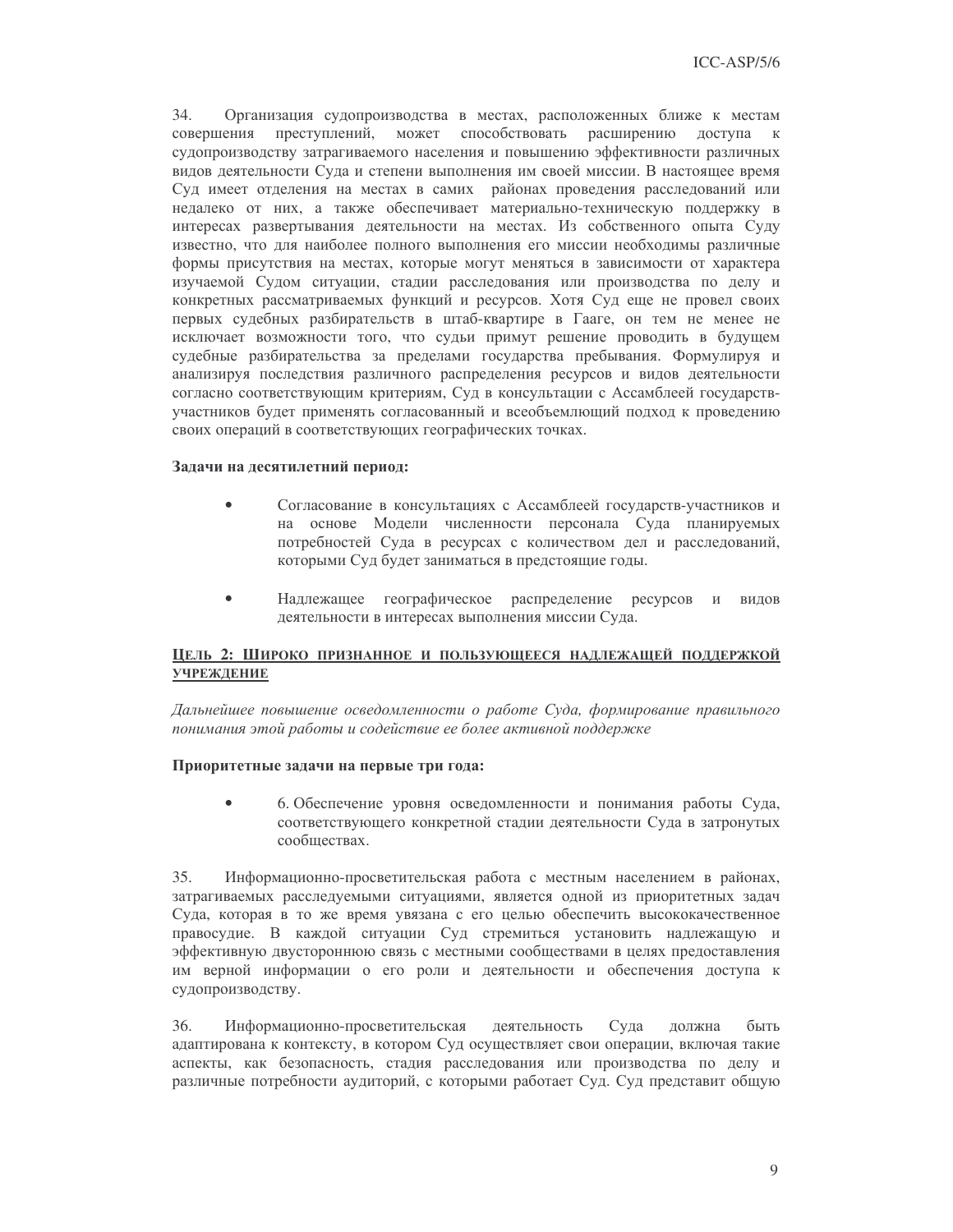стратегию в области информационно-просветительской деятельности Ассамблее в 2006 году.

 $\bullet$ 7. Разработка предназначенных для конкретных ситуаций механизмов с целью обеспечения полномасштабного сотрудничества, необходимого, в частности, для ареста лиц и предоставления их в распоряжение Суда.

37. Хотя для Суда важное значение имеет сотрудничество во всех его проявлениях, главная его задача состоит в том, чтобы добиться немедленного взаимодействия в связи с ситуациями, которые находятся на этапе расследования или судебного разбирательства. Такое сотрудничество может принимать самые различные формы, включая институциональную или материально-техническую поддержку, а также сотрудничество в ходе судопроизводства. Среди различных областей, в которых необходимо взаимодействие в связи с конкретными ситуациями, наиболее актуальным вопросом является получение поддержки в обеспечении ареста и выдачи отдельных лиц для судебного разбирательства. В соответствии с Римским статутом Суд будет активно осуществлять свои функции в области внешних сношений, с тем чтобы добиться необходимой поддержки, например, путем заключения соглашений о сотрудничестве с отдельными государствами и международными организациями.

8. Постоянно расширяющаяся поддержка Суда посредством налаживания связей  $\overline{M}$ обеспечения взаимопонимания  $\mathcal{C}$ заинтересованными сторонами с упором на роль Суда и его независимость.

38. Среди ключевых партнеров Суда - государства-участники, международные организации (в том числе региональные) и гражданское общество. Для поддержания постоянного диалога с этими партнерами Суд использует различные средства, включая проведение регулярных брифингов для членов дипломатического корпуса, участие в совещаниях и представление докладов Организации Объединенных Наций и другим международным и региональным организациям, проведение совещаний в месте нахождения Суда и обеспечение присутствия на совещаниях или брифингах с участием заинтересованных сторон во всех частях мира. Такой диалог имеет важное значение для обеспечения того, чтобы различные элементы системы международного правосудия получали информацию о функциях и деятельности друг друга. Планируется также активизировать поддержку, необходимую Суду для осуществления его леятельности.

9. Разработка и внедрение системы информирования местной и мировой общественности о всех аспектах деятельности Суда.

39. Судопроизводство в Суде является открытым за исключением некоторых предусмотренных Статутом ограничений в таких областях, как защита свидетелей, потерпевших или конфиденциальной информации. Для демонстрации открытости процесса отправления правосудия недостаточно осуществления судопроизводства в форме открытых слушаний. Суд также разрабатывает и формирует структуру для обеспечения открытости (включая возможность получения доступа) судопроизводства. Одним из важнейших средств информирования мировой общественности о судебных разбирательствах  $\mathbf{M}$ других мероприятиях является веб-сайт Суда (http://www.icc-cpi.int). Суд также использует и разрабатывает другие средства для информирования общественности, в частности, в областях, связанных с такими ситуациями, когда распространение информации является непростой задачей.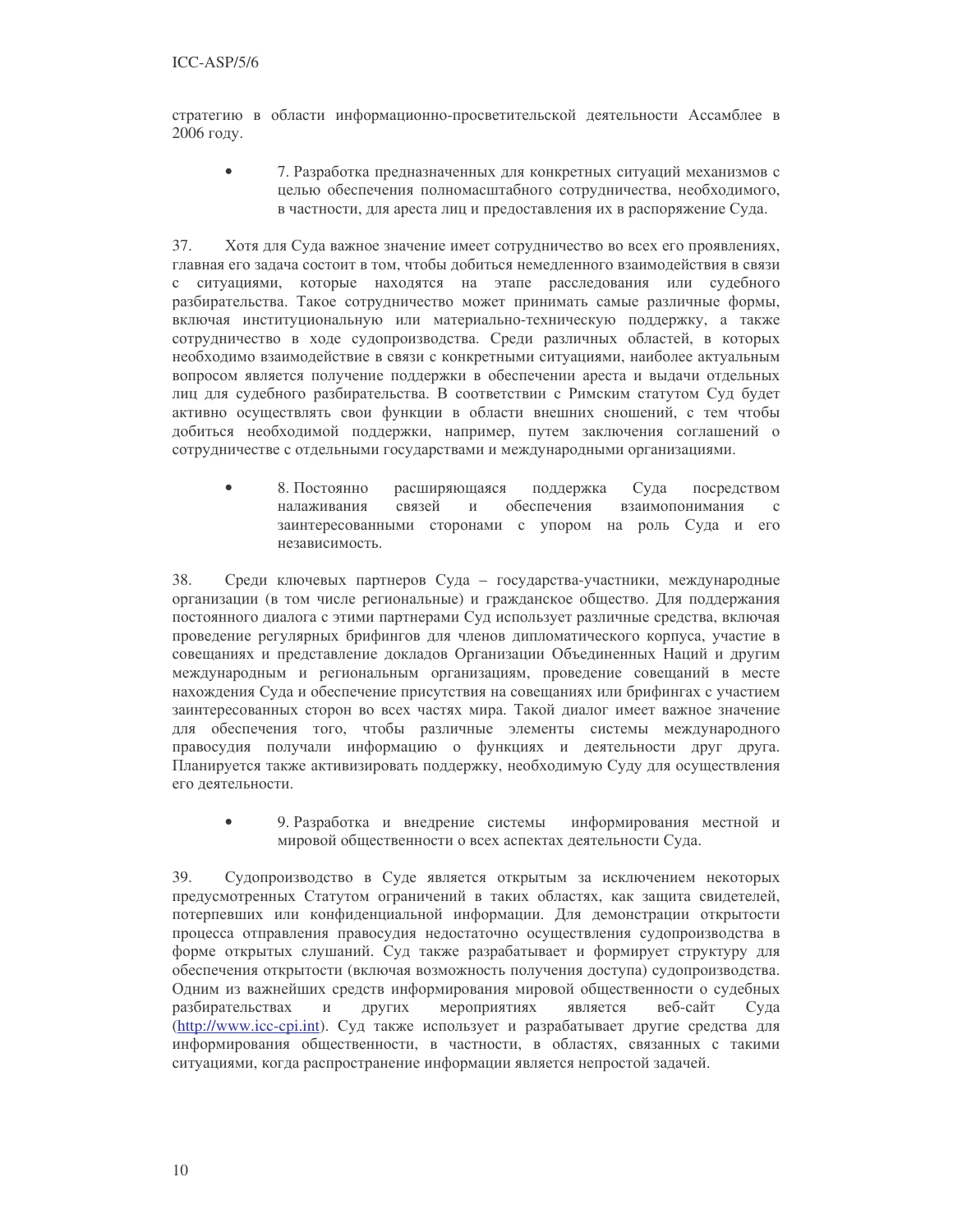### Задачи на десятилетний период:

- Создание полностью функциональной инфраструктуры совместно со всеми партнерами, не имеющими отношения к конкретным ситуациям.
- Разработка и внелрение соответствующей системы обеспечения гласности всех судебных разбирательств для местной и мировой обшественности.
- Завершение разработки отличительных признаков организации.
- Постоянное повышение информированности мировой общественности о работе Суда.
- Выполнение Судом функции справочного органа по вопросам международного уголовного права.

### ЦЕЛЬ 3: МОДЕЛЬ ПУБЛИЧНОЙ АДМИНИСТРАЦИИ

Стремление к достижению желаемых результатов с использованием минимального количества ресурсов за счет оптимизации структур и процессов при сохранении гибкости, гарантировании подотчетности и использовании достаточно квалифицированного и целеустремленного персонала в благоприятной атмосфере и небюрократической среде

### Приоритетные задачи на первые три года:

доработка эффективно  $\bullet$ 10. Налаживание функционирующих процессов принятия решений в рамках органов и между ними на основе полного понимания роли каждого органа.

 $40<sub>1</sub>$ Процесс принятия решений в Суде осуществляется в рамках организационной структуры, созданной на основе Римского статута. Суд состоит из четырех органов: Президиум, отделы судебных органов, Канцелярия Прокурора и Секретариат. Президиум отвечает за организацию работы Суда, за исключением Канцелярии Прокурора, которая находится целиком в ведении Прокурора. Секретарь возглавляет Секретариат и является главным административным сотрудником Суда, который осуществляет свои функции под руководством Президиума и без ущерба для функций и полномочий Прокурора. Согласно принципу «одного Суда», различные виды деятельности органов тесно взаимосвязаны и взаимозависимы. Осуществляя общую работу, различные органы взаимодействуют в решении вопросов, представляющих общий интерес. В этой связи для эффективного принятия решений и создания Суду возможностей для осушествления его целей и задач основополагающее значение имеет налаживание четких и эффективных процессов в сфере принятия директивных решений.

<sup>&</sup>lt;sup>1</sup> Данная работа является одним из средств формирования и поддержания отличительных черт Суда. Ее цель заключается в том, чтобы повышать информированность о работе Суда и актуальности его деятельности, позиционировать и дифференцировать его виды деятельности с помощью соответствующих комплектов информационных материалов, идей и мер по налаживанию постоянного взаимодействия.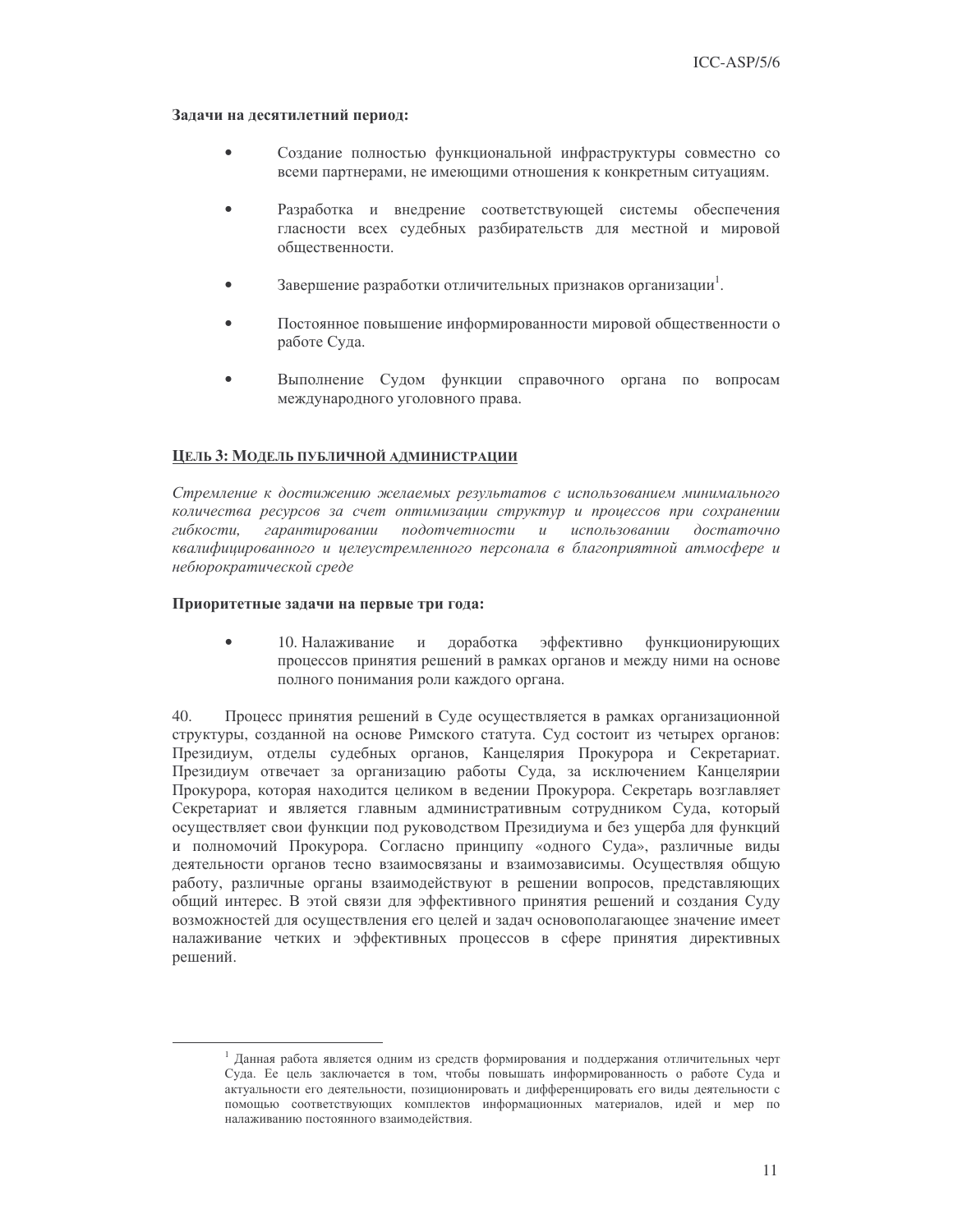11. Созлание небюрократической административной  $\bullet$ структуры, ориентированной на достижение результатов, а не на сами процессы, с использованием при необходимости соответствующих норм для гарантирования прав или снижения рисков.

41. Для повышения эффективности своей работы Суд будет и впредь совершенствовать свою административную структуру и процессы, которые являются достаточно гибкими и ориентированы на достижение конечных результатов. Наделяя руководителей необходимыми полномочиями для принятия решений и обеспечивая их подотчетность за свои действия, Суд может повысить оперативность и качество своей работы, не принося при этом в жертву подотчетность. Административные правила и процедуры должны отвечать потребностям Суда, но не создавать ненужные трудности, и они должны использоваться в тех случаях, когда это необходимо для гарантирования прав или сведения до минимума возможных рисков.

12. Создание системы программ для достижения намеченных оптимальных уровней качества при обеспечении максимальной эффективности.

Руководство Суда стремится эффективным образом обеспечить заранее 42. установленные необходимые стандарты качества. При этом Суд старается использовать минимум необходимых ресурсов. В долгосрочной перспективе Суд будет пересматривать установленные уровни качества в рамках пересмотра системы своей деятельности и осуществления процесса реформирования.

13. Представление обоснованных, четких  $\,$   $\,$   $\,$   $\,$ транспарентных предложений по бюджету, которые будут нуждаться лишь в минимальных корректировках Ассамблеей государств-участников, в том что касается предлагаемых сумм и распределения ресурсов.

Включение цели, касающейся обоснованных, четких и транспарентных 43. предложений по бюджету, отражает стремление Суда обеспечить строгий контроль в финансовой области. С помощью постоянного диалога с Ассамблеей, разработки плановых и вспомогательных инструментов, как, например, Модель численности персонала Суда, и повышения эффективности всех операций, Суд будет добиваться ясности и приемлемости представляемых им материалов по бюджету для государствучастников.

14. Набор персонала, отвечающего наивысшим стандартам  $\bullet$ эффективности, компетентности и добросовестности, с учетом требований гендерной, географической и правовой представленности.

44. Способность Суда работать эффективно, результативно и беспристрастно в соответствии с высокими правовыми стандартами в значительной степени зависит от его сотрудников. Для того чтобы Суд мог использовать в своей работе достаточно квалифицированный и целеустремленный персонал, необходимо разработать надлежащие меры и критерии отбора сотрудников. Другие заинтересованные стороны также могут оказывать Суду помощь в выявлении сотрудников из числа недопредставленных категорий. Суд поставил задачу постепенно достичь намеченных уровней представительства по всем категориям в течение десяти лет, соблюдая при этом наивысшие стандарты в плане набора персонала в соответствии с Римским статутом.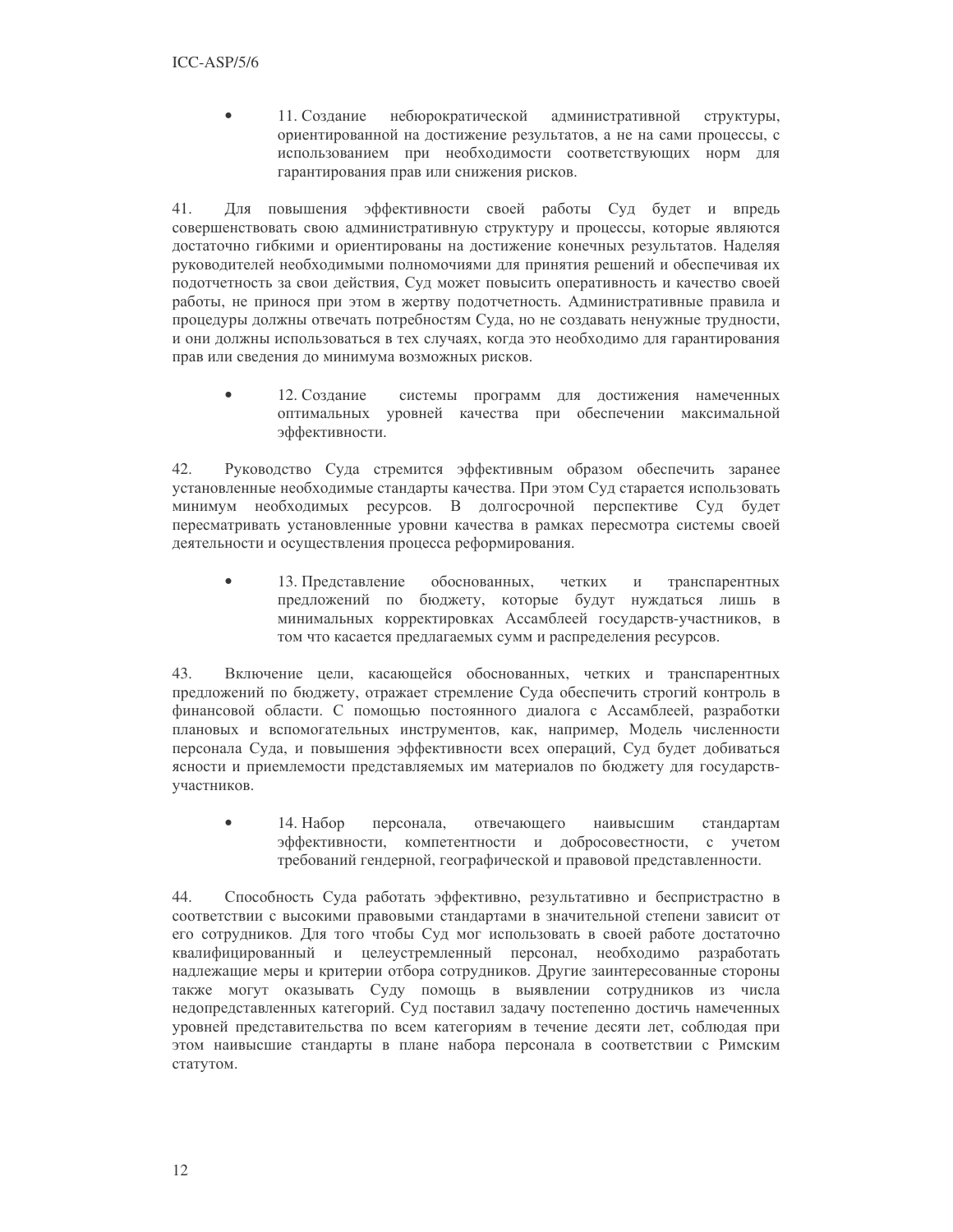15. Обеспечение максимально возможной безопасности  $\bullet$  $\overline{M}$ благосостояния всех сотрудников в соответствии с положениями Римского статута.

45. Обеспечение охраны и безопасности, а также благосостояния сотрудников является одной из ключевых задач Суда и необходимым условием успешного выполнения им своих функций. Учитывая непростые условия, в которых иногда приходится работать сотрудникам на местах, особое внимание уделяется обеспечению их безопасности в таких точках. Суд стремится обеспечивать не только физическую безопасность, но и в полной мере учитывать проблемы, связанные с безопасностью и благосостоянием его сотрудников.

 $\bullet$ 16. Создание благоприятных условий работы, учитывающих различие культур всех сотрудников.

46. Задачи Суда по созданию благоприятных условий включают решение многих кадровых проблем, в том числе и тех, которые связаны с обеспечением безопасности, благосостояния и охраны, а также с созданием условий для продвижения по службе. Благоприятные условия - это не только непосредственная ситуация на работе, но и общая забота о персонале, включая, в частности, установление необходимого баланса между работой и личной жизнью сотрудников. Поскольку в Суде работают сотрудники с самими различными личными и профессиональными качествами, центральную роль в создании благоприятных условий для работы в Суде играет обеспечение учета этого многообразия. Для создания таких условий Суд будет разрабатывать средства, которые будут заставлять руководителей уделять достаточное время решению проблем своих сотрудников.

 $\bullet$ 17. Создание условий для повышения квалификации и продвижения по службе хорошо работающих сотрудников.

47. Сотрудники, которые имеют возможность повышать свои профессиональные навыки и продвигаться по службе, имеют больше шансов остаться в Суде и получить позитивную оценку своей эффективной и результативной работы в Суде. Суд будет стремиться использовать надлежащие средства для закрепления хорошо работающих сотрудников. Одной из задач Суда является предоставление возможностей для продвижения по службе хорошо работающих сотрудников, а также изучение системы предоставления внешних контрактов, если внутренние возможности здесь отсутствуют.

 $\bullet$ 18. Начало разработки и внедрение общей культуры МУС.

48. Организационную культуру необходимо формировать, потому что она не может быть дарована свыше. Общая культура МУС является одним из важнейших элементов создания организации, которая будет функционировать как «единый суд». Формируемая в Суде культура должна быть динамичной, ориентированной на конечные результаты, уважительной к различным культурам, честной, транспарентной (при обеспечении необходимой конфиденциальности) и ориентированной на обеспечение надлежащего обслуживания. Для создания такой институциональной культуры может потребоваться значительное время, однако это весьма серьезный вопрос. Суд намерен разработать стратегию для постепенного формирования такой культуры.

19. Разработка и внедрение полного комплекса четких этических стандартов поведения сотрудников.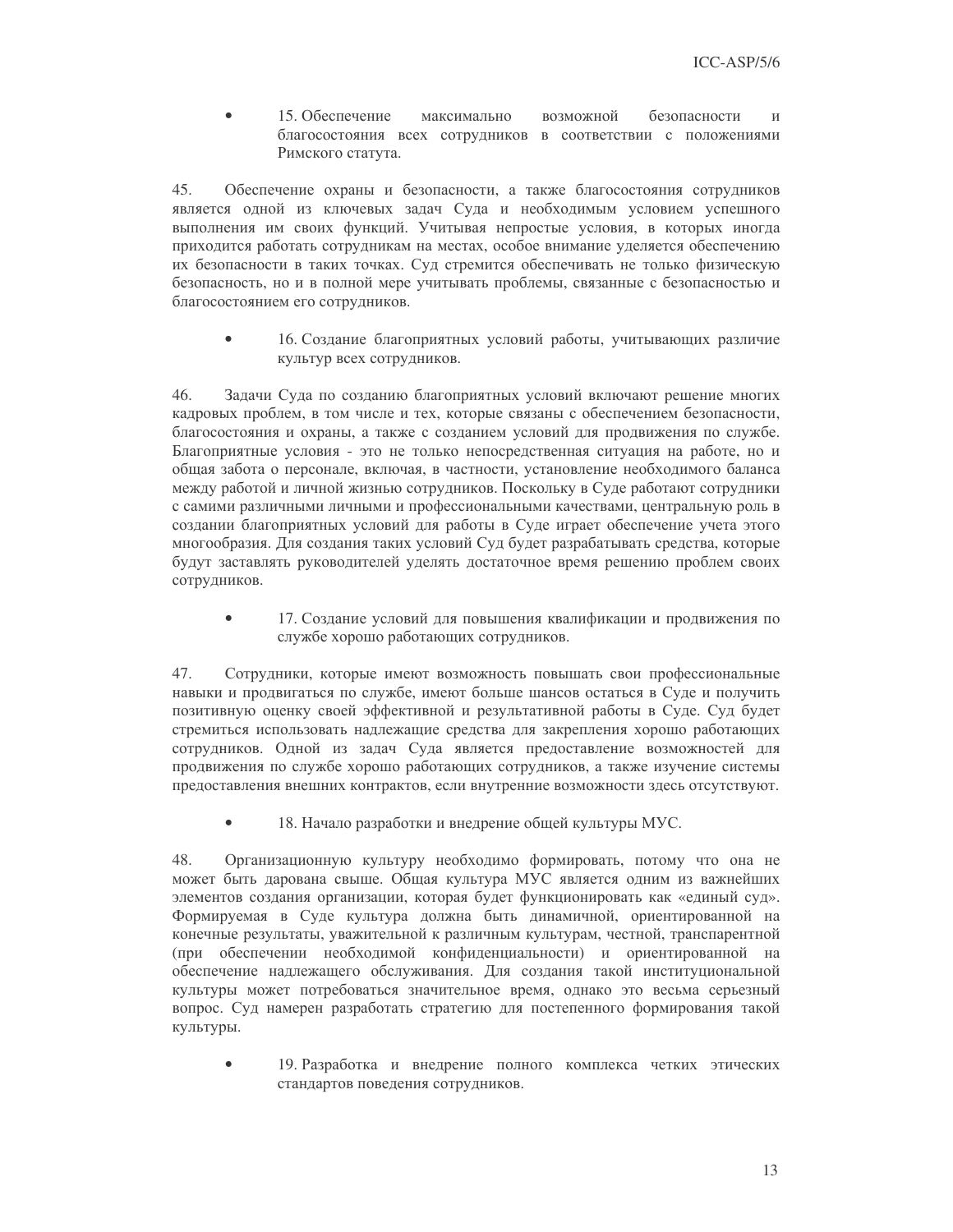49. Этическое поведение сотрудников имеет важное значение для того, чтобы Суд мог выполнять свои функции и обеспечивать благополучие отдельных лиц, включая потерпевших, свидетелей и других лиц, за защиту которых Суд несет ответственность. Для обеспечения самых высоких норм этического поведения Суд разрабатывает и внедряет полный комплекс стандартов, которые должны быть четкими и легко воспринимаемыми. В некоторых областях, например в том что касается сексуальных или иных домогательств или обеспечения равных возможностей на работе и равного обращения, Суд уже разработал определенную политику. Здесь одной из первоочередных задач является обеспечение надлежащей подготовки сотрудников. В ряде других областей Суду, возможно, потребуется разработать дополнительные стандарты.

20. Превращение Суда в «электронное учреждение», которое будет  $\bullet$ обеспечивать максимальную информационную безопасность.

50. Использование надлежащих информационно-коммуникационных технологий может повысить оперативность работы Суда и снизить соответствующие расходы. Суд разрабатывает стратегию в области информационно-коммуникационных технологий (ИКТ), и представит Ассамблее доклад по данному вопросу в 2006 году. Стратегия в области ИКТ предусматривает создание «электронного учреждения», которое будет безукоризненно выполнять судебные, правовые и административные функции Суда. Такое учреждение будет гибко реагировать на новые ситуации, избегая при этом многих издержек, характерных для организаций, работающих с документами в бумажной форме. Стратегия в области ИКТ также включает план Суда по созданию глобальной коммуникационной сети, обеспечивающей надежную и безопасную связь между штаб-квартирой Суда и его отделениями на местах.

### Задачи на десятилетний период:

- $\bullet$ Пересмотр системы общеорганизационных процессов и завершение работы включая реформы всей организации, установление необходимого уровня качества работы.
- Создание общей культуры Суда, отражающей интересы всех  $\bullet$ сотрудников, являющейся динамичной, ориентированной на конечные результаты, учитывающей многообразие культур, а также являющейся объективной, транспарентной (при условии соблюдения требований ориентированной конфиденциальности)  $\,$   $\,$   $\,$   $\,$ на обслуживание пользователей.
- Достижение поставленных целей в том что касается гендерной, географической и правовой представленности.
- Создание Суду возможностей для осуществления всей его деятельности на всех рабочих языках.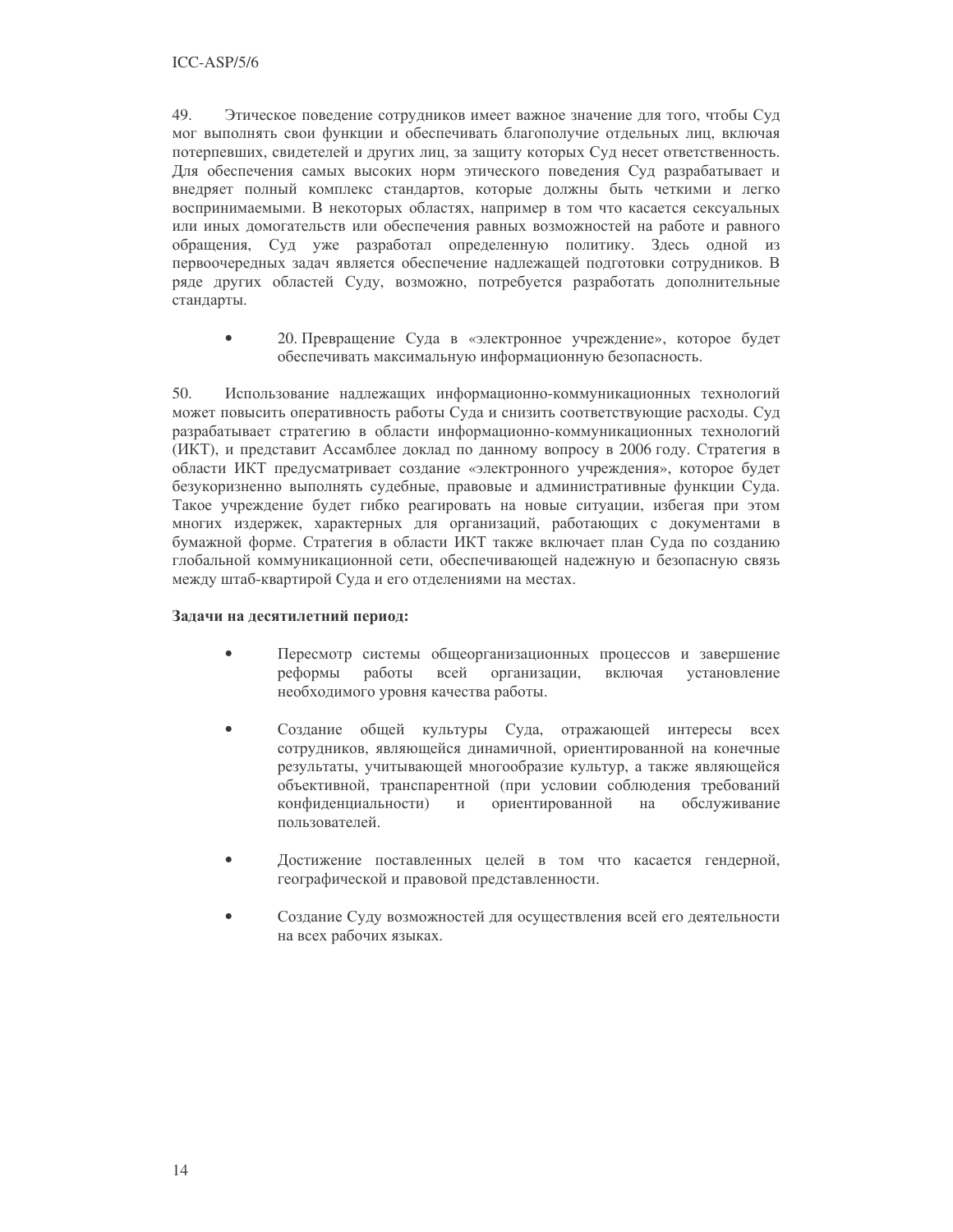#### $V_{\cdot}$ От стратегического плана - к практическим мерам

#### $\mathbf{A}$ . Осуществление

51. Для того чтобы идти в ногу со временем, Суду необходим динамичный план. Поэтому стратегический план не должен быть косным и должен постоянно обновляться. Новая информация будет постоянно учитываться, и решения по приоритетным вопросам и задачам будут приниматься на самом высоком уровне руководства Суда. Стратегический план будет официально обновляться, а оперативные планы будут разрабатываться с учетом поставленных в бюджете задач. В процессе планирования работы Суд намерен проводить консультации с внешними партнерами, оценивая достигнутый прогресс и обсуждая задачи Суда.

План только тогда имеет смысл, когда он воплощается в практические 52. действия. Учитывая важность обеспечения координации и стратегического управления, Суд начал разрабатывать ряд конкретных стратегий, как, например, стратегия в сфере прокурорской деятельности, комплексная стратегия в области внешних сношений, общественной информации и информационно-просветительской деятельности, отдельные стратегии в области информационно-просветительской деятельности и стратегия в области информационно-коммуникационных технологий, а работа над подготовкой стратегического плана продолжается. Эти стратегии свидетельствуют о том, что Суд намерен добиваться выполнения соответствующих стратегических задач. Для решения остающихся задач Суд разработает дополнительные стратегии, уделив при этом особое внимание стратегиям, привязанным к приоритетным задачам на период первых трех лет.

53. Одним из основных средств ежегодного осуществления стратегического плана является бюджет. Предлагаемый бюджет Суда на 2007 год - это пример первой комплексной увязки стратегического плана и бюджета. В предлагаемом бюджете по каждой программе и подпрограмме указаны стратегические задачи Суда, над решением которых он будет работать. Кроме того, каждая задача увязана с ожидаемыми результатами и показателями работы на 2007 год.

54. Судя по распределению задач в бюджете, важнейшими целями Суда в 2007 году являются проведение расследований и судебных разбирательств и разработка политики для внедрения стандартов качества, предусмотренных в Римском статуте, в отношении, в частности, обвиняемых лиц, подозреваемых, свидетелей, потерпевших и адвокатов. Другие зафиксированные в бюджете первоочередные задачи Суда на 2007 год включают налаживание процессов принятия решений, обеспечение эффективного управления, необходимой внешней поддержки и сотрудничества, а также распространение информации о работе Суда с помощью систем внешних обшественной информационно-просветительской сношений. информации  $\mathbf{M}$ леятельности.

В предстоящие годы Суд будет по-прежнему укреплять связь между 55. стратегическим планом и бюджетом, в том числе путем изучения ожидаемых результатов и показателей деятельности, в целях улучшения своей работы в свете своих стратегических задач. Ежегодный бюджет будет служить средством ежегодного осуществления плана и оценки успехов, достигнутых Судом в реализации своих целей.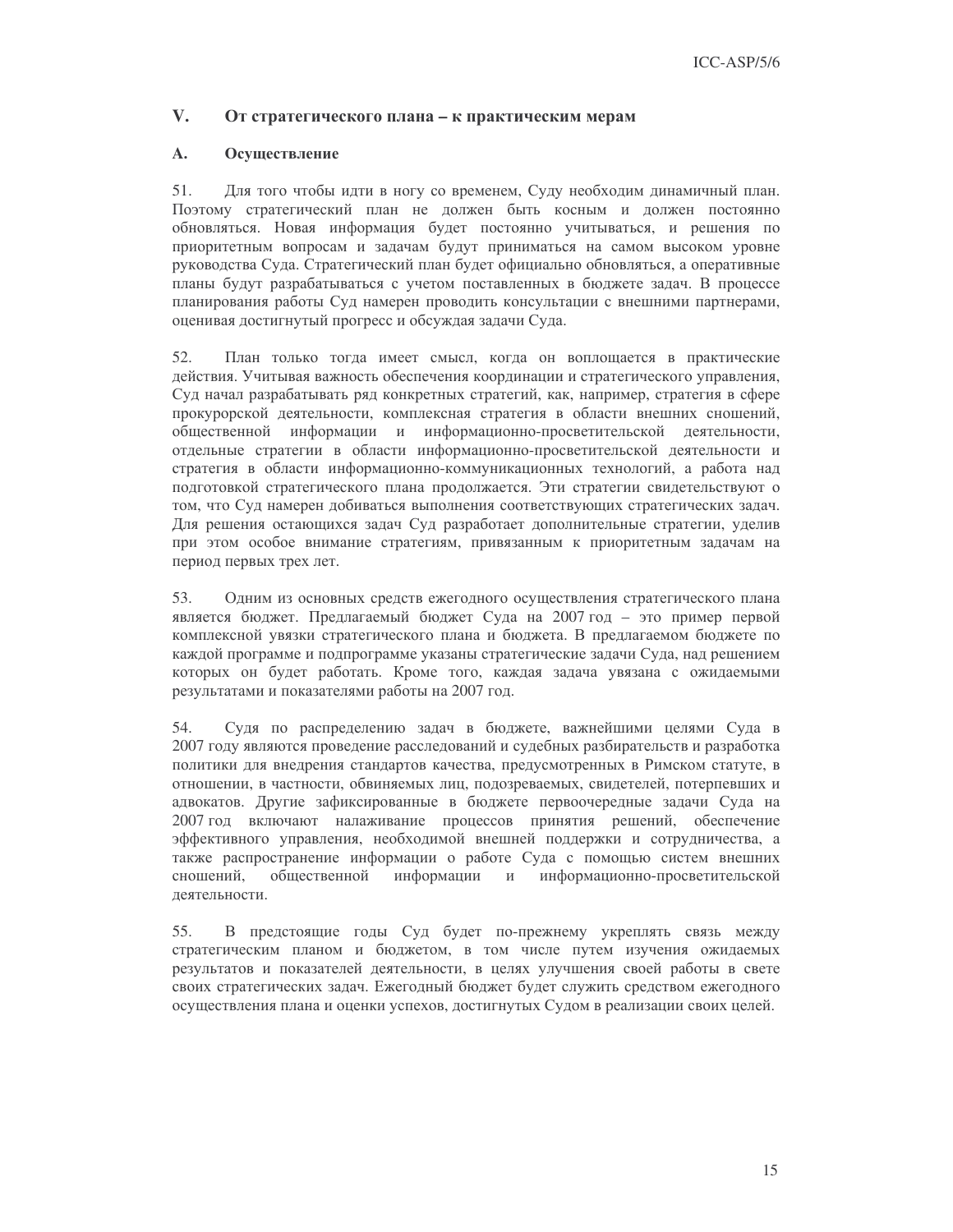#### **B.** Инструменты планирования

56. При осуществлении своего плана Суд будет использовать ряд стандартных плановых инструментов, включая стратегический (внешний) анализ, оценку рисков, стратегическое и оперативное планирование и обзор деятельности. Ежегодно Ассамблее будут представляться доклады о ходе реализации стратегических целей. Суд также разработал свой собственный инструмент планирования ресурсов - Модель численности персонала Суда, - с тем чтобы оптимальным образом использовать имеющиеся ресурсы и в максимально возможной степени прогнозировать будущие потребности в ресурсах. В увязке с Моделью численности персонала Суда план будет содействовать подготовке среднесрочных финансовых прогнозов в отношении будущей деятельности.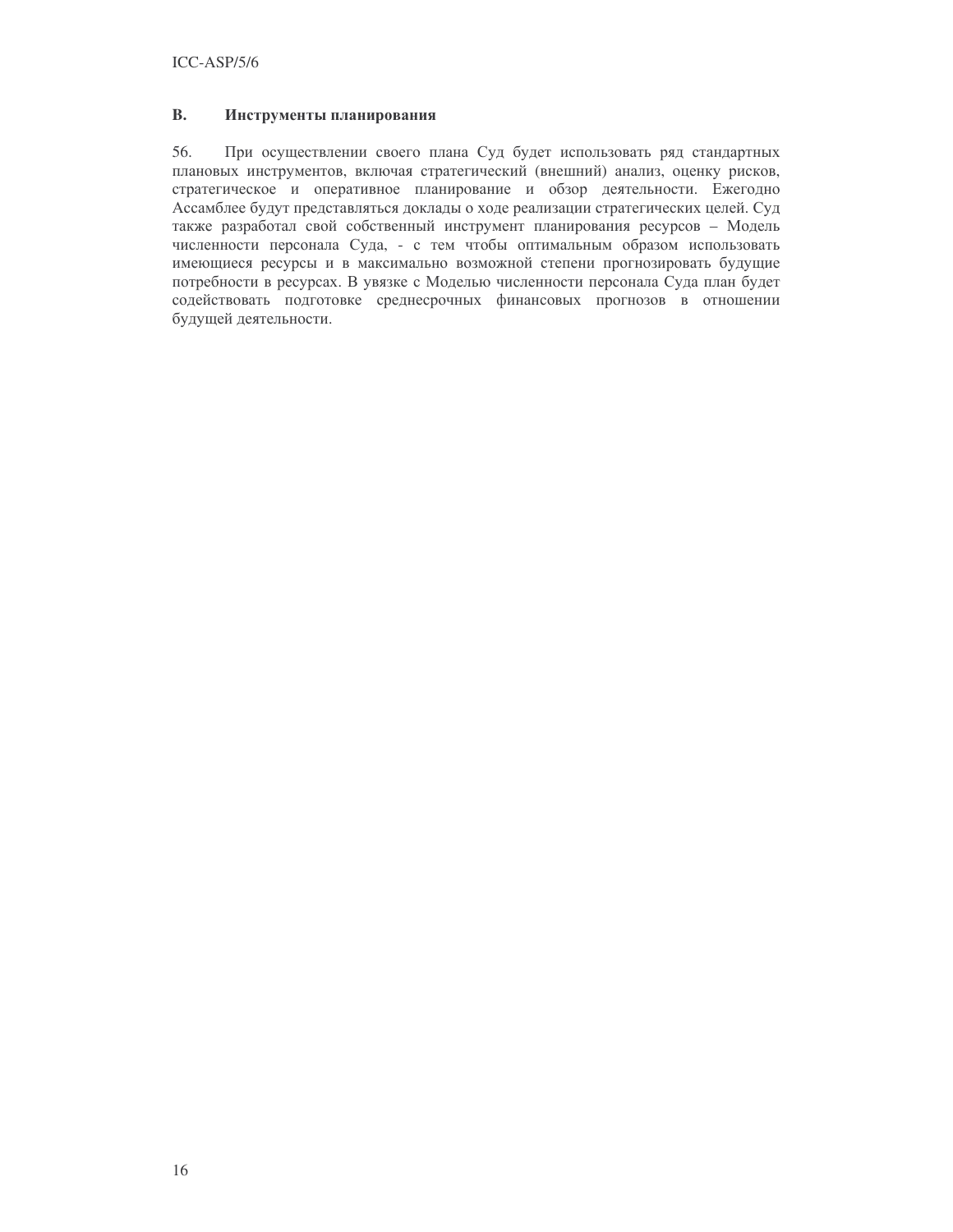# Приложение: Стратегические цели и задачи Международного уголовного суда

|                           | ЦЕЛЬ 1: КАЧЕСТВО ПРАВОСУДИЯ                                                                                                                                                                                                                                              | ЦЕЛЬ 2: ШИРОКО ПРИЗНАННОЕ И ПОЛЬЗУЮЩЕЕСЯ<br>НАДЛЕЖАЩЕЙ ПОДДЕРЖКОЙ УЧРЕЖДЕНИЕ                                                                                                                                      | ЦЕЛЬ 3: МОДЕЛЬ ПУБЛИЧНО АДМИНИСТРАЦИИ                                                                                                                                                                                                                                                                                                            |
|---------------------------|--------------------------------------------------------------------------------------------------------------------------------------------------------------------------------------------------------------------------------------------------------------------------|-------------------------------------------------------------------------------------------------------------------------------------------------------------------------------------------------------------------|--------------------------------------------------------------------------------------------------------------------------------------------------------------------------------------------------------------------------------------------------------------------------------------------------------------------------------------------------|
|                           | Осуществление справедливого, эффективного и оперативного<br>публичного судопроизводства в соответствии с Римским статутом и<br>высокими правовыми стандартами при обеспечении полного<br>осуществления прав всех участников.                                             | Дальнейшее повышение осведомленности о работе Суда,<br>формирование правильного понимания этой работы и содействие<br>ее более активной поддержке.                                                                | Стремление к достижению желаемых результатов с<br>использованием минимального количества ресурсов за счет<br>оптимизации структур и процессов при сохранении<br>гибкости, гарантировании подотчетности и использовании<br>достаточно квалифицированного и целеустремленного<br>персонала в благоприятной атмосфере и<br>небюрократической среде. |
| задачи на первые три года | 1. Проведение четырех-шести новых расследований дел в контексте<br>существующих или новых ситуаций и двух судебных разбирательств<br>при условии сотрудничества с внешними партнерами (июль 2006<br>года - июль 2009 года).                                              | 6. Обеспечение уровня осведомленности и понимания работы<br>Суда, соответствующего конкретной стадии деятельности Суда в<br>затронутых сообществах.                                                               | 10. Налаживание и доработка эффективно<br>функционирующих процессов принятия решений в рамках<br>органов и между ними на основе полного понимания роли<br>каждого органа.                                                                                                                                                                        |
|                           | 2. Создание системы регулирования всех рисков, связанных с<br>безопасностью, и стремление обеспечить максимальную<br>безопасность для всех участников в соответствии с Римским<br>статутом.                                                                              | 7. Разработка предназначенных для конкретных ситуаций<br>механизмов с целью обеспечения полномасштабного<br>сотрудничества, необходимого, в частности, для ареста лиц и<br>предоставления их в распоряжение Суда. | 11. Создание небюрократической административной<br>структуры, ориентированной на достижение результатов, а<br>не на сами процессы, с использованием при необходимости<br>соответствующих норм для гарантирования прав или<br>снижения рисков.                                                                                                    |
|                           | 3. Разработка политики внедрения стандартов качества,<br>предусмотренных в Статуте и Правилах процедуры и доказывания, в<br>отношении всех участников судопроизводства и лиц, которых<br>затрагивает деятельность Суда, с учетом необходимости уважения<br>разнообразия. | 8. Постоянно расширяющаяся поддержка Суда посредством<br>налаживания связей и обеспечения взаимопонимания с<br>заинтересованными сторонами с упором на роль Суда и его<br>независимость.                          | 12. Создание системы программ для достижения<br>намеченных оптимальных уровней качества при<br>обеспечении максимальной эффективности.                                                                                                                                                                                                           |
| Приоритетные              | 4. Завершение подготовки Модели численности персонала Суда и<br>начало обсуждения с Ассамблеей государств-участников количества<br>дел, которыми Суд сможет заниматься ежегодно.                                                                                         | 9. Разработка и внедрение системы информирования местной и<br>мировой общественности о всех аспектах деятельности Суда.                                                                                           | 13. Представление обоснованных, четких и транспарентных<br>предложений по бюджету, которые будут нуждаться лишь в<br>минимальных корректировках Ассамблеей государств-<br>участников, в том что касается предлагаемых сумм и<br>распределения ресурсов.                                                                                          |
|                           | 5. Разработка вариантов различных географических мест размещения<br>ресурсов и осуществления деятельности Суда, включая потребности<br>в постоянных помещениях.                                                                                                          |                                                                                                                                                                                                                   | 14. Набор персонала, отвечающего наивысшим стандартам<br>эффективности, компетентности и добросовестности, с<br>учетом требований гендерной, географической и правовой<br>представленности.                                                                                                                                                      |